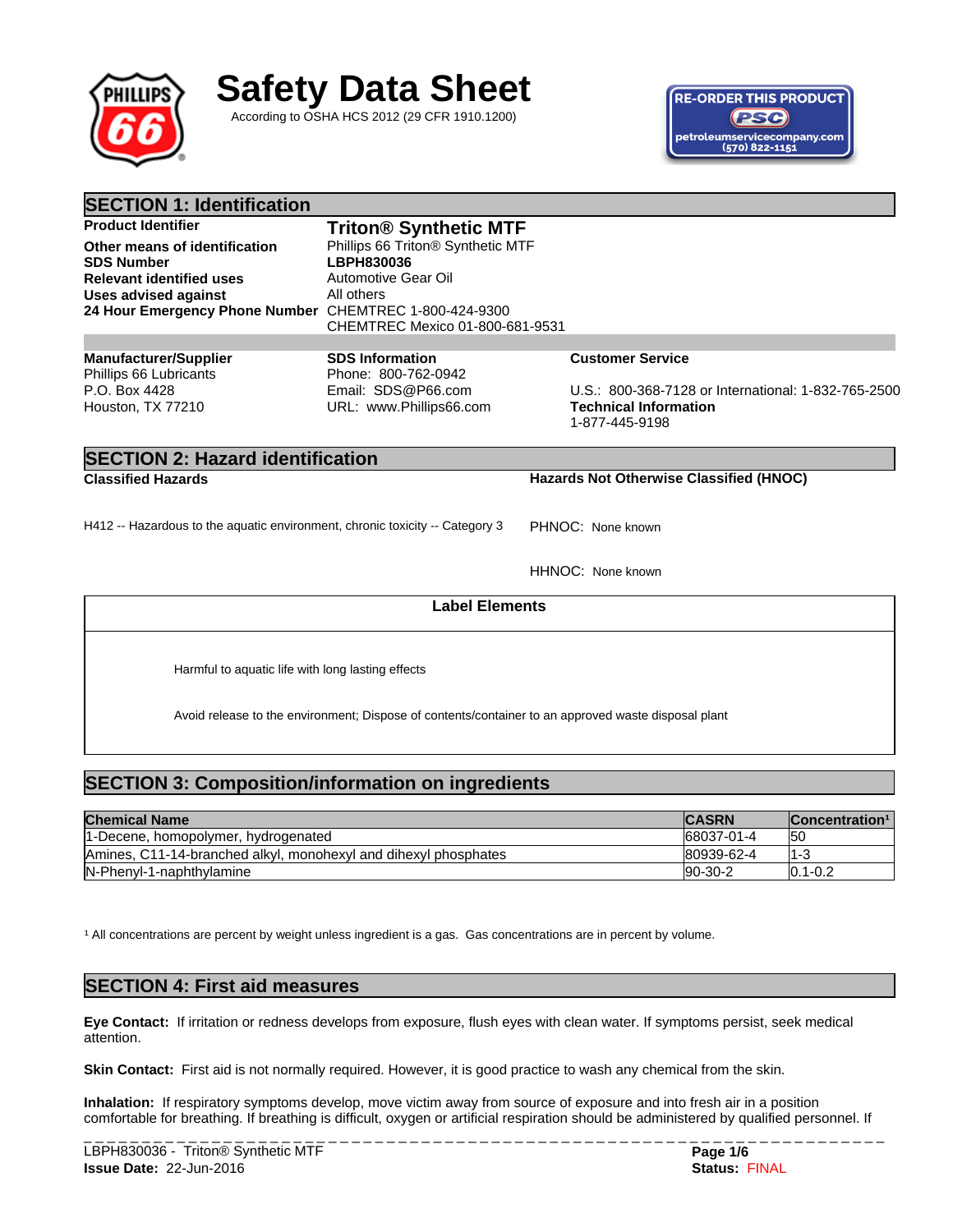symptoms persist, seek medical attention.

**Ingestion:** First aid is not normally required; however, if swallowed and symptoms develop, seek medical attention.

**Most important symptoms and effects, both acute and delayed:** Inhalation of oil mists or vapors generated at elevated temperatures may cause respiratory irritation. Accidental ingestion can result in minor irritation of the digestive tract, nausea and diarrhea.

**Notes to Physician:**Acute aspirations of large amounts of oil-laden material may produce a serious aspiration pneumonia. Patients who aspirate these oils should be followed for the development of long-term sequelae. Inhalation exposure to oil mists below current workplace exposure limits is unlikely to cause pulmonary abnormalities.

## **SECTION 5: Firefighting measures**

#### **NFPA 704 Hazard Class**

**Health:** 1 **Flammability:** 1 **Instability:** 0 0 (Minimal)



\_ \_ \_ \_ \_ \_ \_ \_ \_ \_ \_ \_ \_ \_ \_ \_ \_ \_ \_ \_ \_ \_ \_ \_ \_ \_ \_ \_ \_ \_ \_ \_ \_ \_ \_ \_ \_ \_ \_ \_ \_ \_ \_ \_ \_ \_ \_ \_ \_ \_ \_ \_ \_ \_ \_ \_ \_ \_ \_ \_ \_ \_ \_ \_ \_ \_ \_ \_ \_

1 (Slight) 2 (Moderate) 3 (Serious) 4 (Severe)

**Extinguishing Media:** Dry chemical, carbon dioxide, foam, or water spray is recommended. Water or foam may cause frothing of materials heated above 212°F / 100°C. Carbon dioxide can displace oxygen. Use caution when applying carbon dioxide in confined spaces. Simultaneous use of foam and water on the same surface is to be avoided as water destroys the foam.

#### **Specific hazards arising from the chemical**

**Unusual Fire & Explosion Hazards:** This material may burn, butwill not ignite readily. If container is not properly cooled, it can rupture in the heat of a fire.

**Hazardous Combustion Products:** Combustion may yield smoke, carbon monoxide, and other products of incomplete combustion. Oxides of sulfur, nitrogen or phosphorus may also be formed.

**Special protective actions for firefighters:** For fires beyond the initial stage, emergency responders in the immediate hazard area should wear protective clothing. When the potential chemical hazard is unknown, in enclosed or confined spaces, a self contained breathing apparatus should be worn. In addition, wear other appropriate protective equipment as conditions warrant (see Section 8).

Isolate the hazard area and deny entry to unnecessary and unprotected personnel Stop spill/release if it can be done safely. Move undamaged containers from immediate hazard area if it can be done safely Water spray may be useful in minimizing or dispersing vapors and to protect personnel. Cool equipment exposed to fire with water, if it can be done safely. Avoid spreading burning liquid with water used for cooling purposes.

## **See Section 9 for Flammable Properties including Flash Point and Flammable (Explosive) Limits**

## **SECTION 6: Accidental release measures**

**Personal precautions, protective equipment and emergency procedures:** This material may burn, butwill not ignite readily. Keep all sources of ignition away from spill/release. Stay upwind and away from spill/release. Avoid direct contact with material. For large spillages, notify persons down wind of the spill/release, isolate immediate hazard area and keep unauthorized personnel out. Wear appropriate protective equipment, including respiratory protection, as conditions warrant (see Section 8). See Sections 2 and 7 for additional information on hazards and precautionary measures.

**Environmental Precautions:** Stop and contain spill/release if it can be done safely. Prevent spilled material from entering sewers, storm drains, other unauthorized drainage systems, and natural waterways. Use water sparingly to minimize environmental contamination and reduce disposal requirements. If spill occurs on water notify appropriate authorities and advise shipping of any hazard. Spills into or upon navigable waters, the contiguous zone, or adjoining shorelines that cause a sheen or discoloration on the surface of the water, may require notification of the National Response Center (phone number 800-424-8802).

**Methods and material for containment and cleaning up:** Notify relevant authorities in accordance with all applicable regulations. Immediate cleanup of any spill is recommended. Dike far ahead of spill for later recovery or disposal. Absorb spill with inert material such as sand or vermiculite, and place in suitable container for disposal. If spilled on water remove with appropriate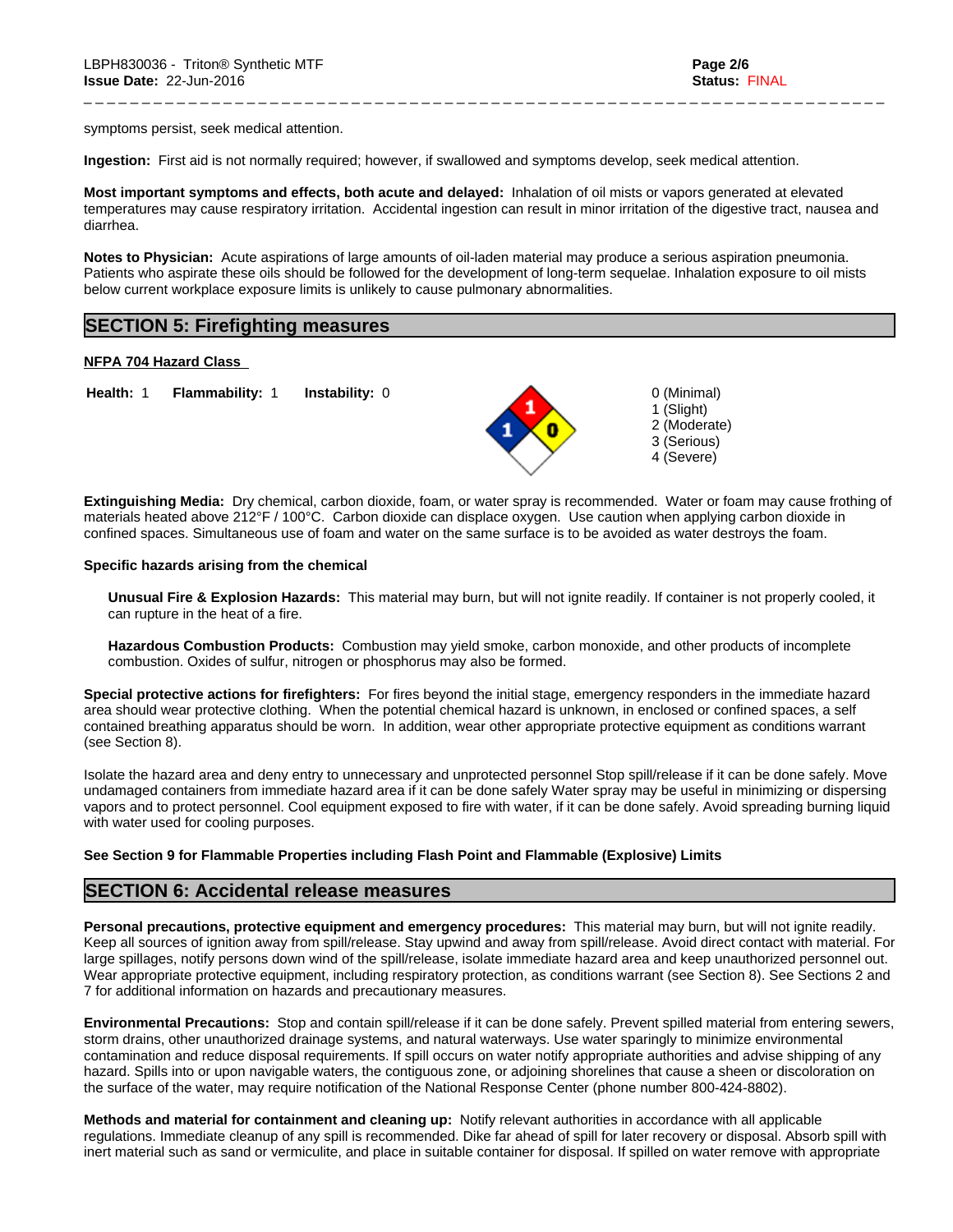methods (e.g. skimming, booms or absorbents). In case of soil contamination, remove contaminated soil for remediation or disposal, in accordance with local regulations.

\_ \_ \_ \_ \_ \_ \_ \_ \_ \_ \_ \_ \_ \_ \_ \_ \_ \_ \_ \_ \_ \_ \_ \_ \_ \_ \_ \_ \_ \_ \_ \_ \_ \_ \_ \_ \_ \_ \_ \_ \_ \_ \_ \_ \_ \_ \_ \_ \_ \_ \_ \_ \_ \_ \_ \_ \_ \_ \_ \_ \_ \_ \_ \_ \_ \_ \_ \_ \_

Recommended measures are based on the most likely spillage scenarios for this material; however local conditions and regulations may influence or limit the choice of appropriate actions to be taken. See Section 13 for information on appropriate disposal.

## **SECTION 7: Handling and storage**

**Precautions for safe handling:** Keep away from flames and hot surfaces. Wash thoroughly after handling. Use good personal hygiene practices and wear appropriate personal protective equipment (see section 8). Do not enter confined spaces such as tanks or pits without following proper entry procedures such as ASTM D-4276 and 29CFR 1910.146. Do not wear contaminated clothing or shoes. Spills will produce very slippery surfaces.

**Conditions for safe storage:**Keep container(s) tightly closed and properly labeled. Use and store this material in cool, dry, well-ventilated area away from heat and all sources of ignition. Store only in approved containers. Keep away from any incompatible material (see Section 10). Protect container(s) against physical damage.

"Empty" containers retain residue and may be dangerous. Do not pressurize, cut, weld, braze, solder, drill, grind, or expose such containers to heat, flame, sparks, or other sources of ignition. They may explode and cause injury or death."Empty" drums should be completely drained, properly bunged, and promptly shipped to the supplier or a drum reconditioner. All containers should be disposed of in an environmentally safe manner and in accordance with governmental regulations. Before working on or in tanks which contain or have contained this material, refer to OSHA regulations, ANSI Z49.1, and other references pertaining to cleaning, repairing, welding, or other contemplated operations.

## **SECTION 8: Exposure controls/personal protection**

Note: State, local or other agencies or advisory groups may have established more stringent limits. Consult an industrial **hygienist or similar professional, or your local agencies, for further information.**

**Engineering controls:** Ifcurrent ventilation practices are not adequate to maintain airborne concentrations below the established exposure limits, additional engineering controls may be required.

**Eye/Face Protection:** The use of eye/face protection is not normally required; however, good industrial hygiene practice suggests the use of eye protection that meets or exceeds ANSI Z.87.1 whenever working with chemicals.

**Skin/Hand Protection:** The use of skin protection is not normally required; however, good industrial hygiene practice suggests the use of gloves or other appropriate skin protection whenever working with chemicals. Suggested protective materials: Nitrile

**Respiratory Protection:** Where there is potential for airborne exposure above the exposure limit a NIOSH certified air purifying respirator equipped with R or P95 filters may be used.

A respiratory protection program that meets or is equivalent to OSHA 29 CFR 1910.134 and ANSI Z88.2 should be followed whenever workplace conditions warrant a respirator's use. Air purifying respirators provide limited protection and cannot be used in atmospheres that exceed the maximum use concentration (as directed by regulation or the manufacturer's instructions), in oxygen deficient (less than 19.5 percent oxygen) situations, or under conditions that are immediately dangerous to life and health (IDLH).

Suggestions provided in this section for exposure control and specific types of protective equipment are based on readily available information. Users should consult with the specific manufacturer to confirm the performance of their protective **equipment. Specific situations may require consultation with industrial hygiene, safety, or engineering professionals.**

## **SECTION 9: Physical and chemical properties**

 **Note:** Unless otherwise stated, values are determined at 20°C (68°F) and 760 mm Hg (1 atm). Data represent typical values and are not intended to be specifications.

**Appearance:** Amber, Transparent **Flash Point:** 460.4 °F / 238 °C **Odor:** Petroleum **Initial Boiling Point/Range:** No data **Odor Threshold:** No data **Vapor Pressure:** No data **Vapor Density (air=1):** >1 **Melting/Freezing Point:** No data **Upper Explosive Limits (vol % in air):** No data **Lower Explosive Limits (vol% in air):** No data **Decomposition Temperature:** No data

**Physical Form:** Liquid **Test Method:** Cleveland Open Cup (COC), ASTM D92 **pH:** Not applicable **Partition Coefficient (n-octanol/water) (Kow):** No data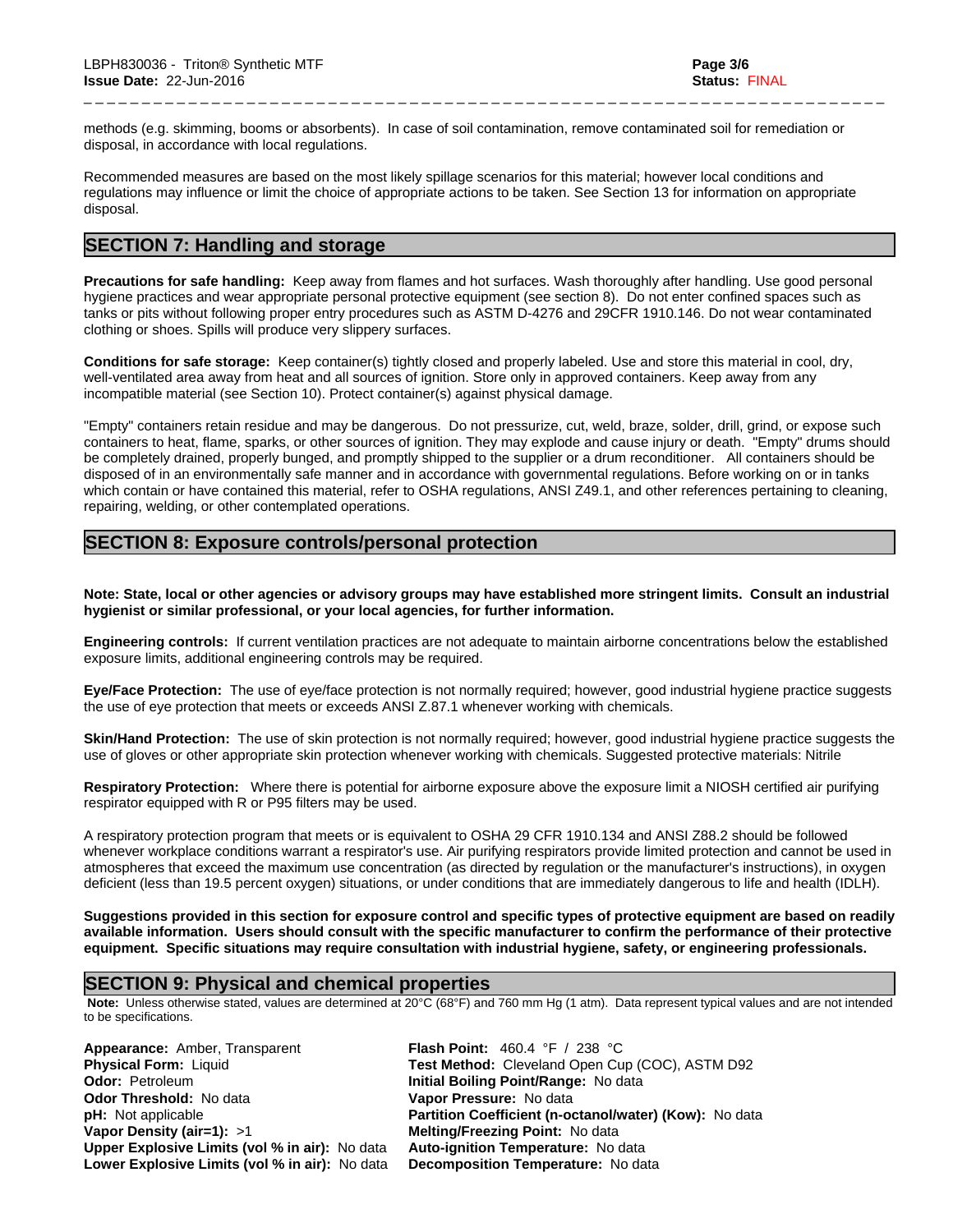**Particle Size:** Not applicable **Bulk Density:** 7.09 lbs/gal **Flammability (solid, gas):** Not applicable **Solubility in Water:** Negligible

**Evaporation Rate (nBuAc=1):** No data **Specific Gravity (water=1):** 0.85 @ 60°F (15.6°C) **Percent Volatile:** No data **Viscosity:** 14.8 cSt @ 100°C; 95.1 cSt @ 40°C<br>**Flammability (solid, gas):** Not applicable **Pour Point:** -44 °F / -42 °C

\_ \_ \_ \_ \_ \_ \_ \_ \_ \_ \_ \_ \_ \_ \_ \_ \_ \_ \_ \_ \_ \_ \_ \_ \_ \_ \_ \_ \_ \_ \_ \_ \_ \_ \_ \_ \_ \_ \_ \_ \_ \_ \_ \_ \_ \_ \_ \_ \_ \_ \_ \_ \_ \_ \_ \_ \_ \_ \_ \_ \_ \_ \_ \_ \_ \_ \_ \_ \_

## **SECTION 10: Stability and reactivity**

**Reactivity:** Not chemically reactive.

**Chemical stability:** Stable under normal ambient and anticipated conditions of use.

**Possibility of hazardous reactions:** Hazardous reactions not anticipated.

**Conditions to avoid:** Extended exposure to high temperatures can cause decomposition. Avoid all possible sources of ignition.

**Incompatible materials:** Avoid contact with strong oxidizing agents and strong reducing agents.

**Hazardous decomposition products:** Not anticipated under normal conditions of use.

## **SECTION 11: Toxicological information**

#### **Information on Toxicological Effects**

**Substance / Mixture**

| <b>Acute Toxicity</b> | <b>Hazard</b>          | <b>Additional Information</b> | LC50/LD50 Data            |
|-----------------------|------------------------|-------------------------------|---------------------------|
|                       |                        |                               |                           |
| <b>Inhalation</b>     | Unlikely to be harmful |                               | >5 mg/L (mist, estimated) |
|                       |                        |                               |                           |
| <b>Dermal</b>         | Unlikely to be harmful |                               | > 2 g/kg (estimated)      |
|                       |                        |                               |                           |
| Oral                  | Unlikely to be harmful |                               | > 5 g/kg (estimated)      |
|                       |                        |                               |                           |

**Aspiration Hazard:** Not expected to be an aspiration hazard.

**Skin Corrosion/Irritation:** Not expected to be irritating. Repeated exposure may cause skin dryness or cracking.

**Serious Eye Damage/Irritation:** Not expected to be irritating.

**Skin Sensitization:** No information available on the mixture, however none of the components have been classified for skin sensitization (or are below the concentration threshold for classification).

**Respiratory Sensitization:** No information available.

**Specific Target Organ Toxicity (Single Exposure):** No information available on the mixture, however none of the components have been classified for target organ toxicity (or are below the concentration threshold for classification).

**Specific Target Organ Toxicity (Repeated Exposure):** No information available on the mixture, however none of the components have been classified for target organ toxicity (or are below the concentration threshold for classification).

**Carcinogenicity:** No information available on the mixture, however none of the components have been classified for carcinogenicity (or are below the concentration threshold for classification).

**Germ Cell Mutagenicity:** No information available on the mixture, however none of the components have been classified for germ cell mutagenicity (or are below the concentration threshold for classification).

**Reproductive Toxicity:** No information available on the mixture, however none of the components have been classified for reproductive toxicity (or are below the concentration threshold for classification).

## **SECTION 12: Ecological information**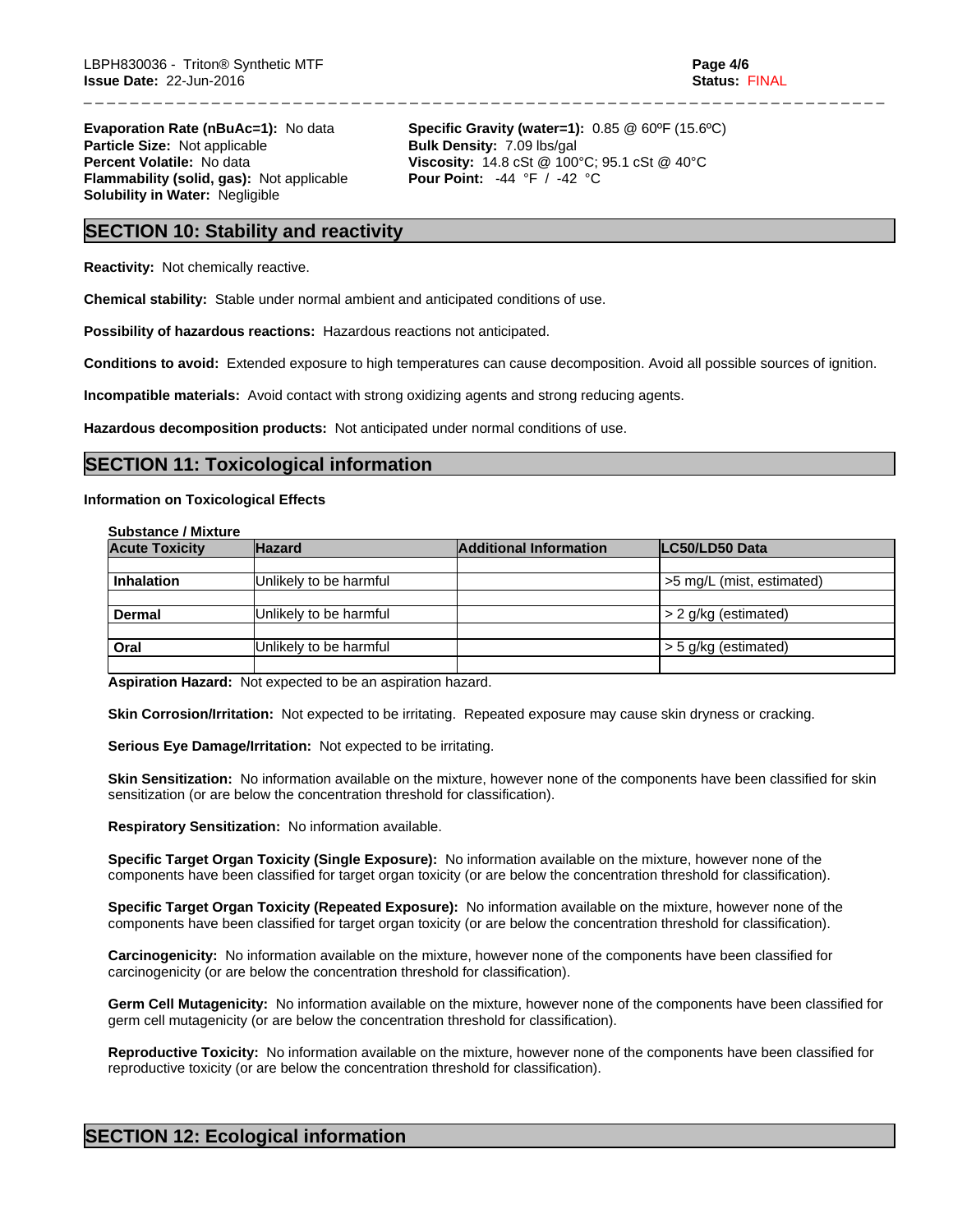## **GHS Classification:**

**H412 -- Hazardous to the aquatic environment, chronic toxicity -- Category 3**

Harmful to aquatic life with long lasting effects.

**Toxicity:** Harmful to aquatic organisms, may cause long-term adverse effects in the aquatic environment

**Persistence and Degradability:** Synthetic base oils are not considered to be readily biodegradable but may be inherently biodegradable. They are expected to completely biodegrade over extended periods of time.

**Bioaccumulative Potential:** Not expected to bioaccumulate.

**Mobility in Soil:** Volatilization to air is not expected to be a significant fate process due to the low vapor pressure of this material. In water, this material will float and spread over the surface at a rate dependent upon viscosity. The main fate process is expected to be slow biodegradation of individual components in soil and sediment.

\_ \_ \_ \_ \_ \_ \_ \_ \_ \_ \_ \_ \_ \_ \_ \_ \_ \_ \_ \_ \_ \_ \_ \_ \_ \_ \_ \_ \_ \_ \_ \_ \_ \_ \_ \_ \_ \_ \_ \_ \_ \_ \_ \_ \_ \_ \_ \_ \_ \_ \_ \_ \_ \_ \_ \_ \_ \_ \_ \_ \_ \_ \_ \_ \_ \_ \_ \_ \_

**Other adverse effects:** None anticipated.

## **SECTION 13: Disposal considerations**

The generator of a waste is always responsible for making proper hazardous waste determinations and needs to consider state and local requirements in addition to federal regulations. This material, if discarded as produced, would not be a federally regulated RCRA "listed" hazardous waste and is not believed to exhibit characteristics of hazardous waste. See Sections 7 and 8 for information on handling, storage and personal protection and Section 9 for physical/chemical properties. It is possible that the material as produced contains constituents which are not required to be listed in the SDS but could affect the hazardous waste determination. Additionally, use which results in chemical or physical change of this material could subject it to regulation as a hazardous waste.This material under most intended uses would become "Used Oil" due to contamination by physical or chemical impurities. Whenever possible, Recycle used oil in accordance with applicable federal and state or local regulations. Container contents should be completely used and containers should be emptied prior to discard.

## **SECTION 14: Transport information**

## **U.S. Department of Transportation (DOT)**

**UN Number:** Not regulated **UN proper shipping name:** None **Transport hazard class(es):** None **Packing Group:** None **Environmental Hazards:** This product does not meet the DOT/UN/IMDG/IMO criteria of a marine pollutant **Special precautions for user:** If shipped by land in a packaging having a capacity of 3,500 gallons or more, the provisions of 49 CFR, Part 130 apply. (Contains oil) **Transport in bulk according to Annex II of MARPOL 73/78 and the IBC Code:** Not applicable

## **SECTION 15: Regulatory information**

## **CERCLA/SARA - Section 302 Extremely Hazardous Substances and TPQs (in pounds):**

This material does not contain any chemicals subject to the reporting requirements of SARA 302 and 40 CFR 372.

#### **CERCLA/SARA - Section 311/312 (Title III Hazard Categories)**

| <b>Acute Health Hazard:</b>   | N٥ |  |
|-------------------------------|----|--|
| <b>Chronic Health Hazard:</b> | N٥ |  |
| Fire Hazard:                  | No |  |
| <b>Pressure Hazard:</b>       | N٥ |  |
| <b>Reactive Hazard:</b>       | N٥ |  |

#### **CERCLA/SARA - Section 313 and 40 CFR 372:**

This material does not contain any chemicals subject to the reporting requirements of SARA 313 and 40 CFR 372.

#### **EPA (CERCLA) Reportable Quantity (in pounds):**

This material does not contain any chemicals with CERCLA Reportable Quantities.